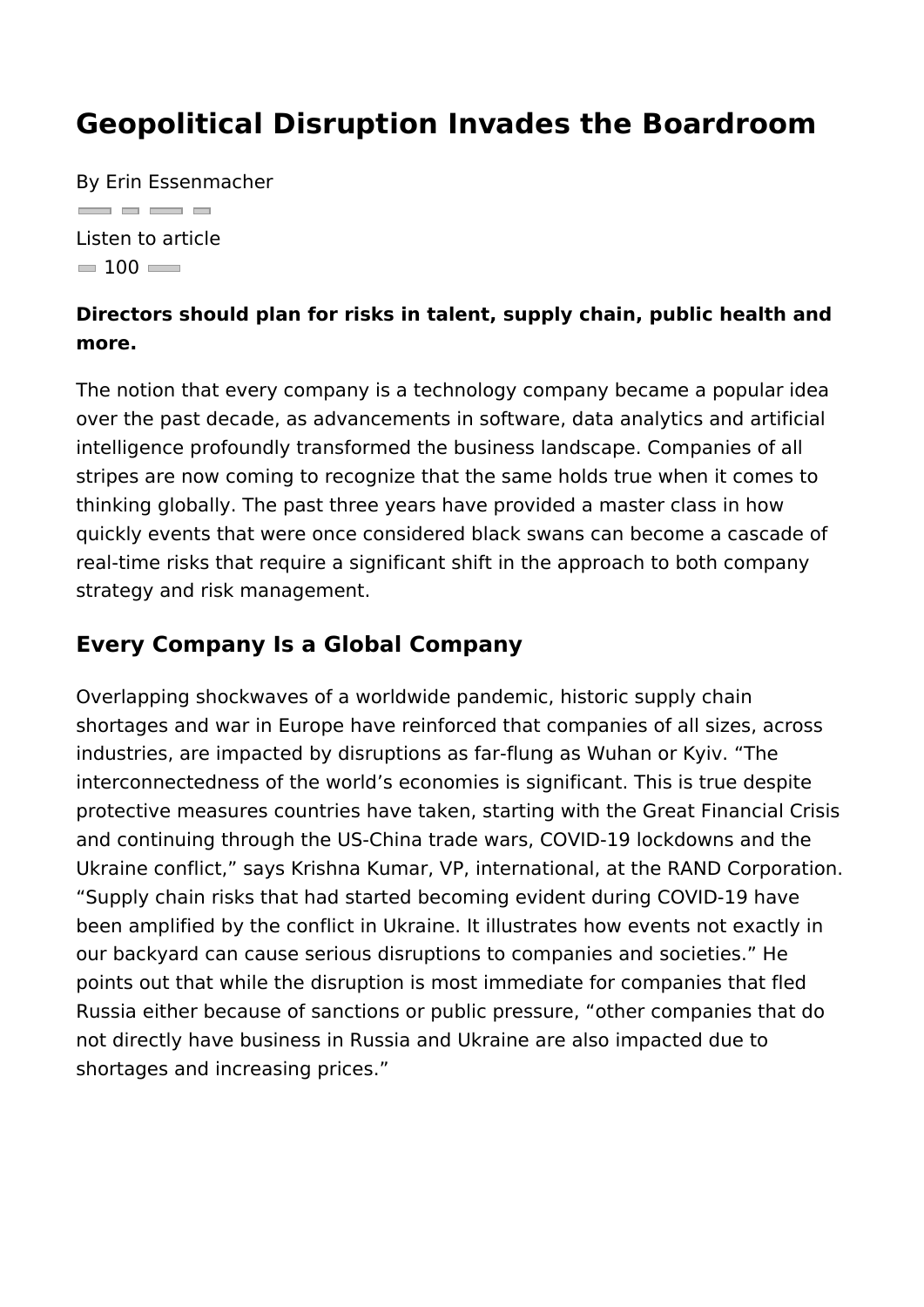

The need for a

geopolitical-centric lens on risk is in many ways the result of converging risk factors that have emerged over the past few decades, says James Lam, president of risk management firm James Lam & Associates and a director for Recology (where he serves as chair) and RiskLens. "In the 1980s, we thought first and foremost about financial risk. In the 1990s, companies started focusing more on operational risk. Then digital transformation meant companies were thinking more deeply about strategic risk. Geopolitical risk compounds and connects all these risks in a way that is very significant, and that I haven't seen before."

Russia's invasion of Ukraine is the latest crisis to reveal the compounding nature of global risk. "It underscores the increasing link between business and economics on the one hand, and geopolitics on the other," says Kumar. "It means companies might have to pursue strategies that are as geopolitically savvy as they are business-savvy."

### **From "Just in Time" to "Just in Case"**

Even the boards of larger multinational companies, which may already have geopolitical risk firmly on their radar, have found they must seriously reconsider old assumptions that no longer hold true. "I'm on a Swedish board," says Nora Denzel, who serves on the boards of Advanced Micro Devices, Ericsson, NortonLifeLock and SUSE. "Five years ago, we still believed that there was global trade. But then Xi Jinping came out with the China 2025 plan and it became really clear that the two big guys were drifting apart. The technical standards are bifurcating and now we have to think about what China wants. What does the U.S. want? And then try to make sure that we stay on the right side with both."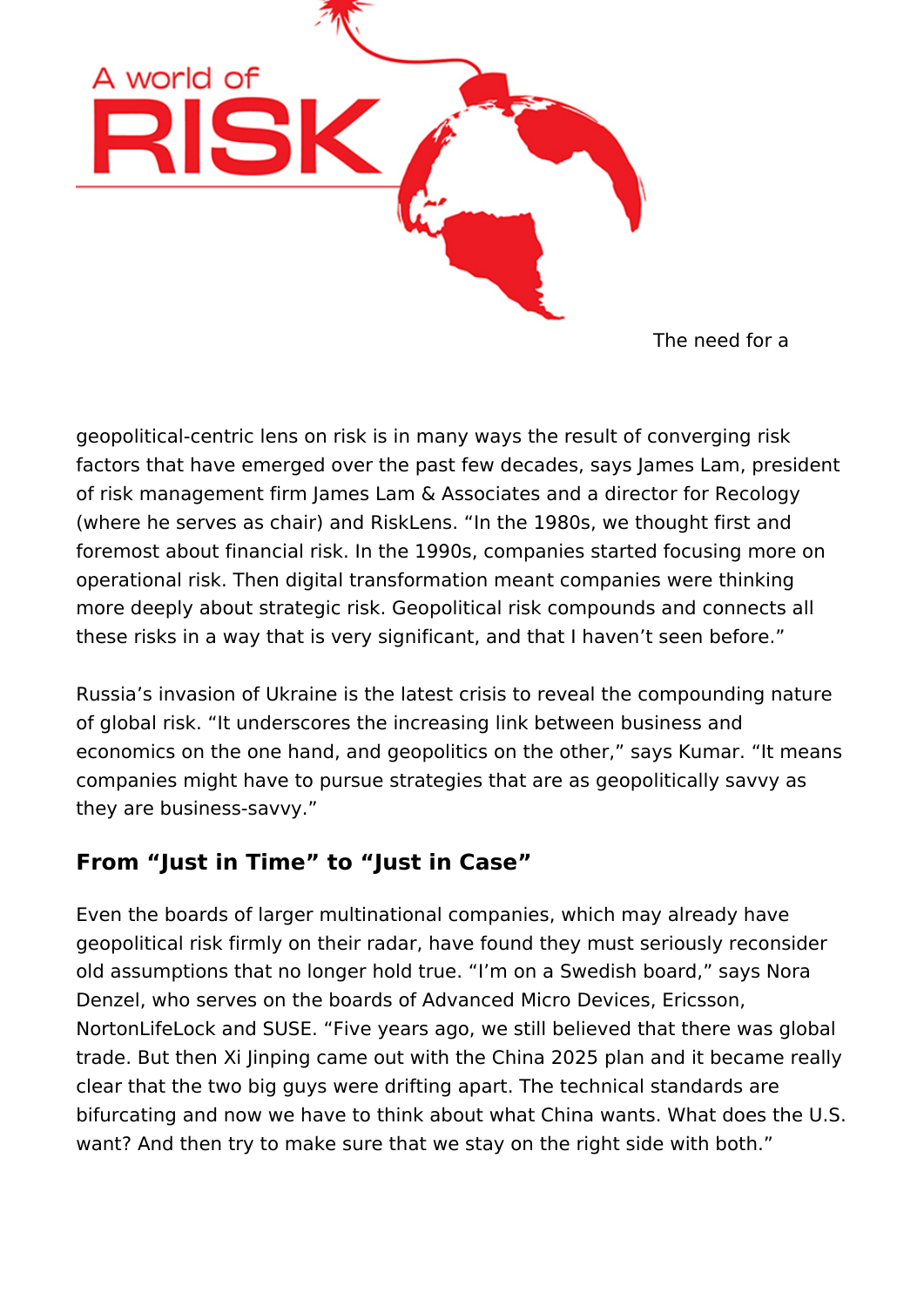Geopolitical shockwaves have also upended long-held views about supply chain risk. Over the past three decades, the focus on "just in time" manufacturing emphasized efficiency as companies took advantage of interconnected free trade to reduce surplus inventory. The assumption that a lean supply chain was a riskmitigation best practice has been suddenly  $-$  and painfully  $-$  turned on its head.

Myrna Soto, who serves on the boards of Consumers Energy, Spirit Airlines, TriNet, Popular Inc. and Headspace Health, has felt the impact of supply disruption across her board portfolio but says the multipliers of that risk are felt most acutely in the energy space, a backbone of critical infrastructure.

"The production of energy requires a lot of heavy equipment that has components that are manufactured all across the globe, so that has become an area of risk that we are focusing on significantly. We look at timelines and timetables for delivery because we can't just say, 'Whoops, can't do it.' When you are providing critical power services, it has to be done."

Supply chain woes also mean companies that considered efficiency as synonymous with risk mitigation are taking a very different tack. "Now we're willing to take on more capital allocation for financial bets that might not have 100% clear return, but we do it just in case," says Denzel. "We really looked very closely through the supply chain, identifying second sources or third sources. We've even talked about whether to make sure it's all sourced from America, because that's about the only thing you can trust."

Kumar recognizes this as well and urges corporate leaders to rethink investments in infrastructure based on inputs from a single source. "There is a company-level parallel to the large investment sunk into the Nord Stream pipeline to transfer natural gas from Russia to Germany," he says, referring to the construction project that gave Germany a direct line to Russian energy. In tying itself so fully to one country as its primary energy supplier, Germany has been boxed in, making it more difficult for the country to respond as it would like to Russian aggression.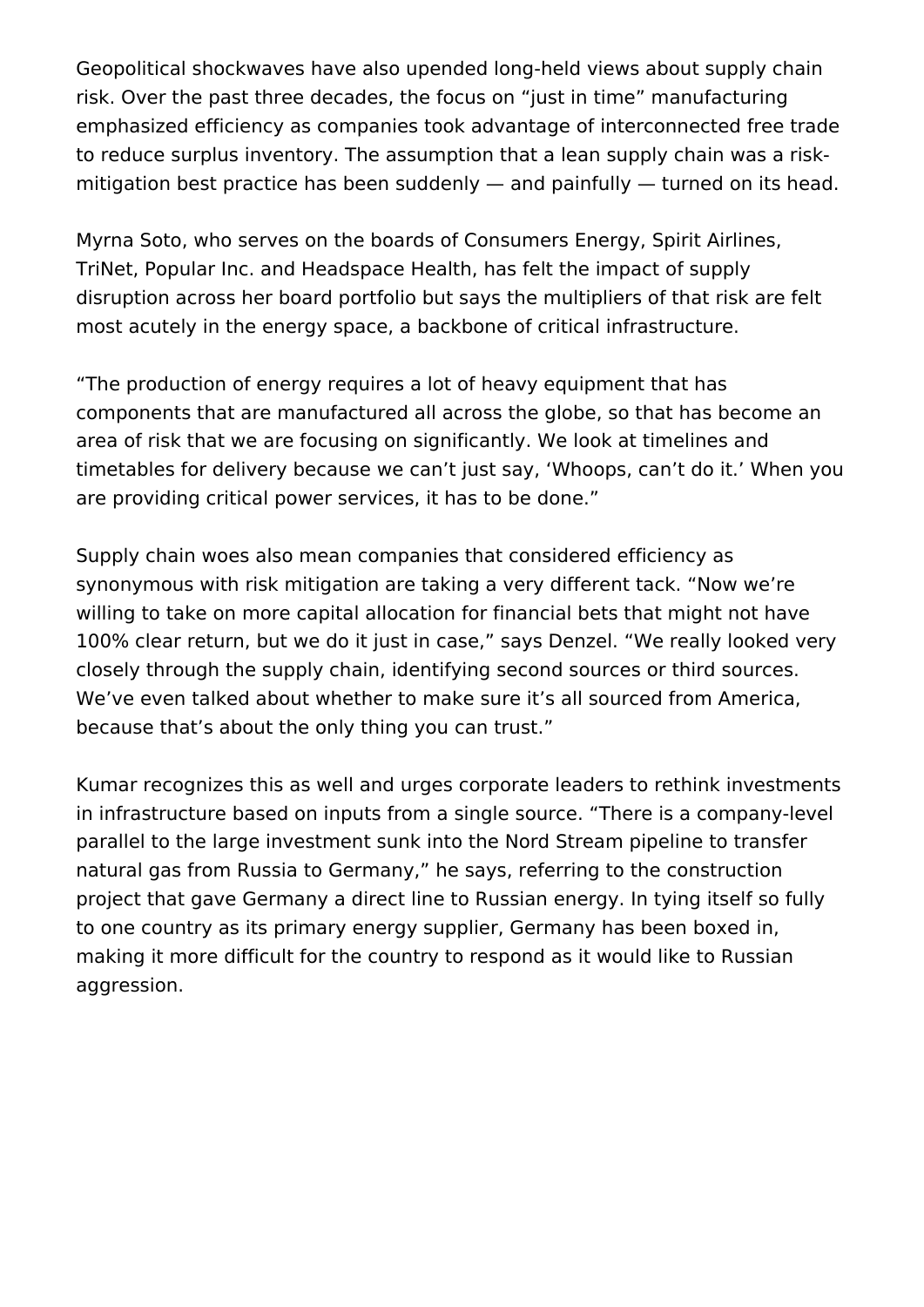



experience officer, Upwork

# **NORA DENZEL**

Board member. **Advanced Micro** Devices, Ericsson, NortonLifeLock, SUSE

# **KRISHNA KUMAR**

Vice president, international, RAND Corporation



# **JAMES LAM**

Board chair, Recology; audit committee chair, RiskLens; president, James Lam & Associates  $Inc$ 



## **MYRNA SOTO**

Board member, Delinea, Headspace Health, Popular Inc., Spirit Airlines, TriNet; founder and CEO, Apogee Executive Advisors LLC

### **Overlapping Risks**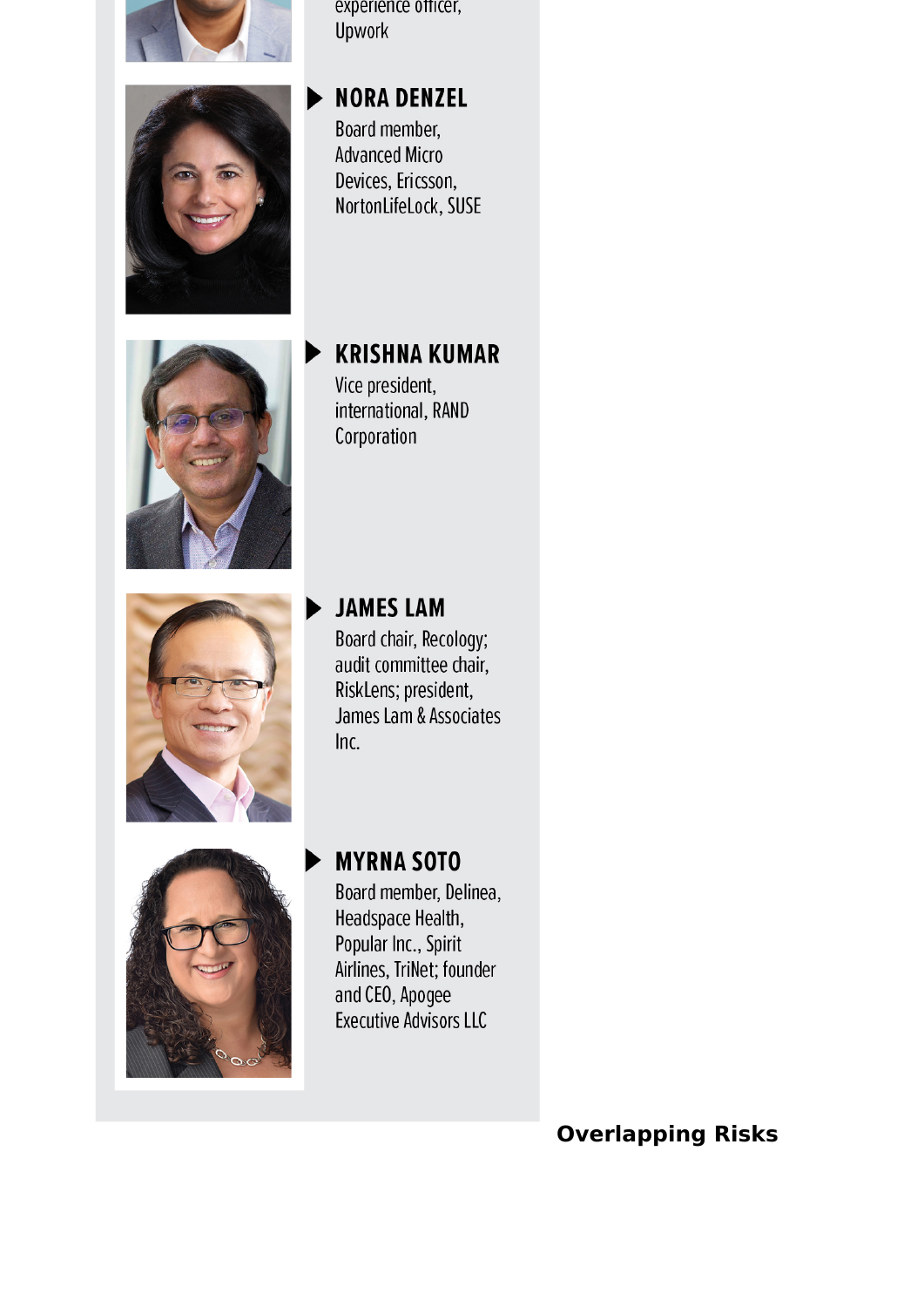The links between critical infrastructure and geopolitical instability underscore the complex, interconnected nature of the risks most companies face. This has also shown up acutely in the labor market. "We used to base projects end-to-end in one country because it streamlined the workflow," says Denzel. "Now we realize the strategy of end-to-end projects in one country could give us single points of failure if you have to vacate an entire country."

The interconnected nature of the global economy means that the knock-on effects of events around the world have big impacts to talent risk here in the U.S., too. "When you think about the pandemic and the Great Resignation, the impact on talent and talent management is very significant," says Lam. "Voluntary turnover rates are going up significantly, and the employer/employee power balance has really shifted to the employees."

For Soto, talent is the number one risk that keeps her up at night. "If you look at the industries that I serve in, every single one of them has seen impacts from labor shortages. The airline is a great example. Never in our wildest dreams would we have thought that we would be faced with such a significant labor challenge to the extent it has a direct impact on the number of flights we can complete on a daily basis. Or take the energy board: It used to be that the number of workers in the sector was a result of the career opportunities provided to field workers who provided a wide array of services for the country's power infrastructure. That has changed, and we're in a very competitive marketplace for talent. Now we're talking about apprenticeship programs to get people into certain roles that support the energy company. That's not something that was on our radar in the same way six years ago."

### **The Benefits of Scenario Planning**

The interconnectedness of talent and geopolitics underscores another shift in how boards must reevaluate risk oversight to meet the moment. It is no longer enough to consider what risk factors are at play. Now, boards must fundamentally change how they think about risk. "In the past, we just asked 'What's the impact?' and 'What's the probability?'" says Denzel. "Five or ten years ago, if you had questioned that approach by asking, 'What if we have to vacate an entire country?,' the board would not have taken that seriously because the risk was low probability. That's changed." In other words, old-school risk models are not sufficient to fully gauge potential threats in a new world order where shocks don't come neatly and sequentially but are multiple, cascading and even overlapping.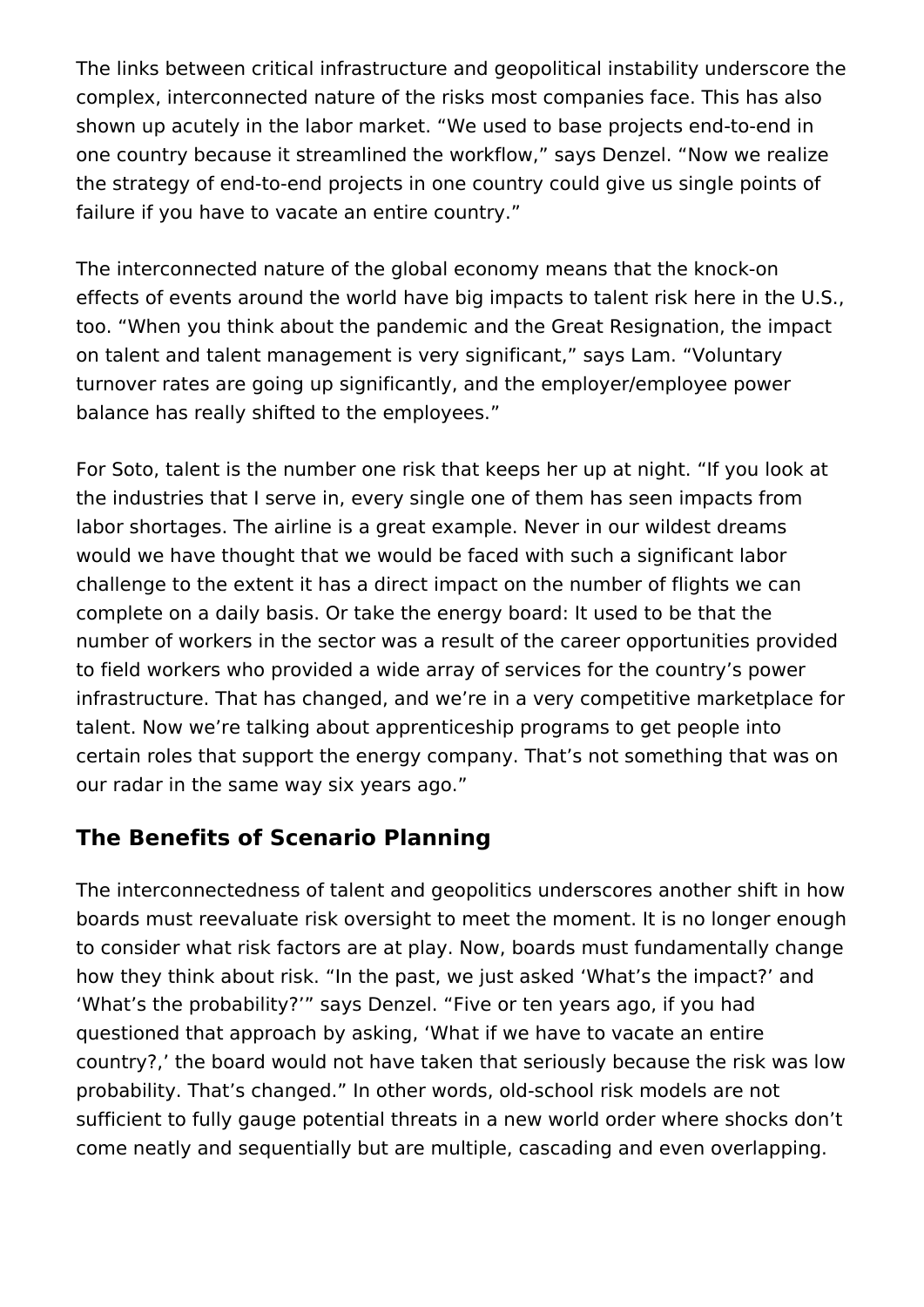"Risks don't live in silos," says Lam. "So instead of thinking about risk in specific categories, like strategic, financial, operational, geopolitical and reputational, you have to think about risk scenarios. These scenarios would have a confluence of different types of risk. So now that we have Russia in Ukraine, what happens if China invades Taiwan? What kind of situation would that be from a geopolitical business and supply chain perspective? That's not risk-specific, it's really scenario-specific."

Denzel agrees. "We use more data visualization. It's more nuanced. We used to only look at first-order effects. Now we look at first-, second- or third-order effects. It used to be if a risk was low probability but high impact, we didn't do much with it. Now it's more about digging into the consequences."

All of this means moving from a reliance on basic tools, like risk assessments with probability and severity ratings, to more robust modeling that takes into consideration scenario-planning future states of the world, and the macroeconomic and business conditions for each. "Scenario planning is a good best practice." says Lam. "But it should be augmented with tools that are rooted in future states, including premortems and backcasting."

Premortems are based on negative states of the future that start with the end in mind. "Take a very dramatic negative scenario, like China invading Taiwan." Lam explains. "You ask, 'What are the conditions associated with that? What if we do nothing? Where would we be as an organization?' From that future state, then look backwards and ask, 'What are the conditions that would get us here?' Internal conditions, external conditions, controllable variables, uncontrollable variables — and then map out the things to measure. What things are we going to monitor and respond to help mitigate those impacts? How does that impact our considerations for risk appetite, our risk management capabilities and our capacity to absorb potential losses?"

Boards should also be careful not to get so overwhelmed with the downsides of a fraught global landscape that they forget the interrelated nature of risk and opportunity. This, says Lam, is where the notion of backcasting comes in. Backcasting is a strategic planning model that assists in envisioning what you want to achieve in the future, including stepping stones toward getting to desired results, such as community engagement and forming a strong team. "Backcasting involves considering positive states for the future, and then working backward to identify what it will take in the present to get there. An example might be a highly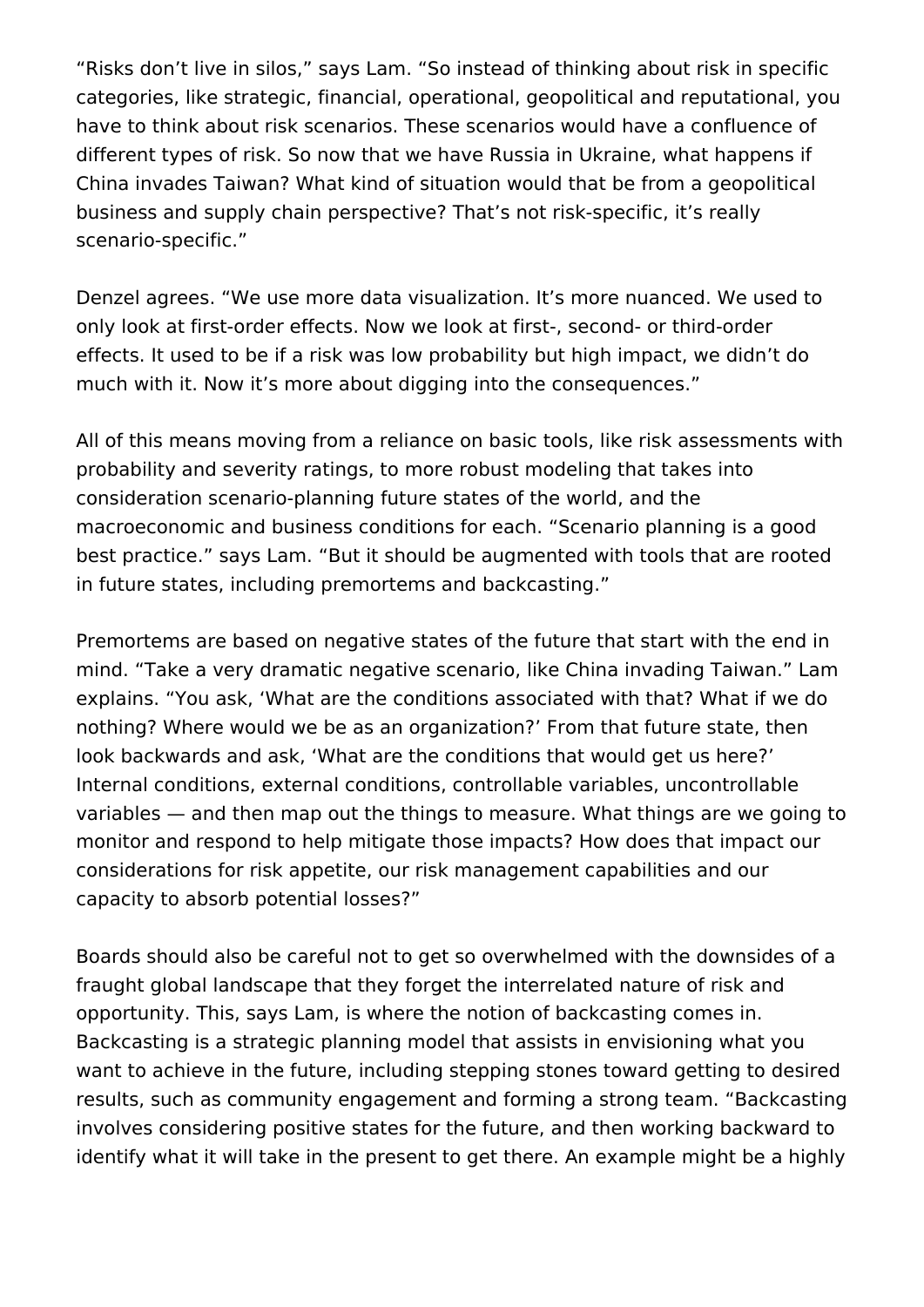successful digital transformation leading to dramatic increases in growth and value. So instead of focusing on the typical three- or five-year plan, management starts with a desirable future state and then asks, 'How do we get here? What strategy and talent do we need? What investments would we make? How do we fail faster? What risk appetite would we set?'"

Kumar also sees potential upside and believes the current state of play is ripe for innovation. "While these factors may seem to create a perfect storm for companies, they are also an invitation to rethink strategies, strengthen resilience and become more innovative in production processes by using alternate input from alternate sources and seeking new markets for their products."

### **Crises Reveal Board Character**

Kumar's point about creating more flexible strategies alludes to a critical risk factor that existing models are less likely to capture. While in many ways U.S. businesses are still grappling with the aftereffects of the pandemic, a picture is beginning to emerge of the qualities that enabled organizational resilience. A common thread? Company cultures built on agility, innovation and peoplecentered values.

"Every company whose board I serve on that had people in Ukraine, we helped them," says Denzel. "We helped evacuate them, we stayed close to them. We gave them money if they needed it. Not just our people, but their families, pets and grandparents. We understand that if the family's not settled down, your worker isn't going to be."

Sam Bright, a member of the board of trustees at TIAA and chief product and experience officer at Upwork, credits Upwork's strong corporate culture with helping the company secure the safety and livelihood of thousands of the company's freelance talent and team members.

 "As an organization, as a culture, we rallied around our shared values," says Bright. "Things like health and safety came first in considering how our decisions would be judged with the passage of time and taking into consideration the impact to all of our stakeholders." Those shared values, coupled with the agility at the core of Upwork's business model, enabled the company to move quickly to build support structures for their affected stakeholders, including accelerating access to payments, creating check-in features for freelancers to easily and quickly let clients know about their safety and work status, and establishing an